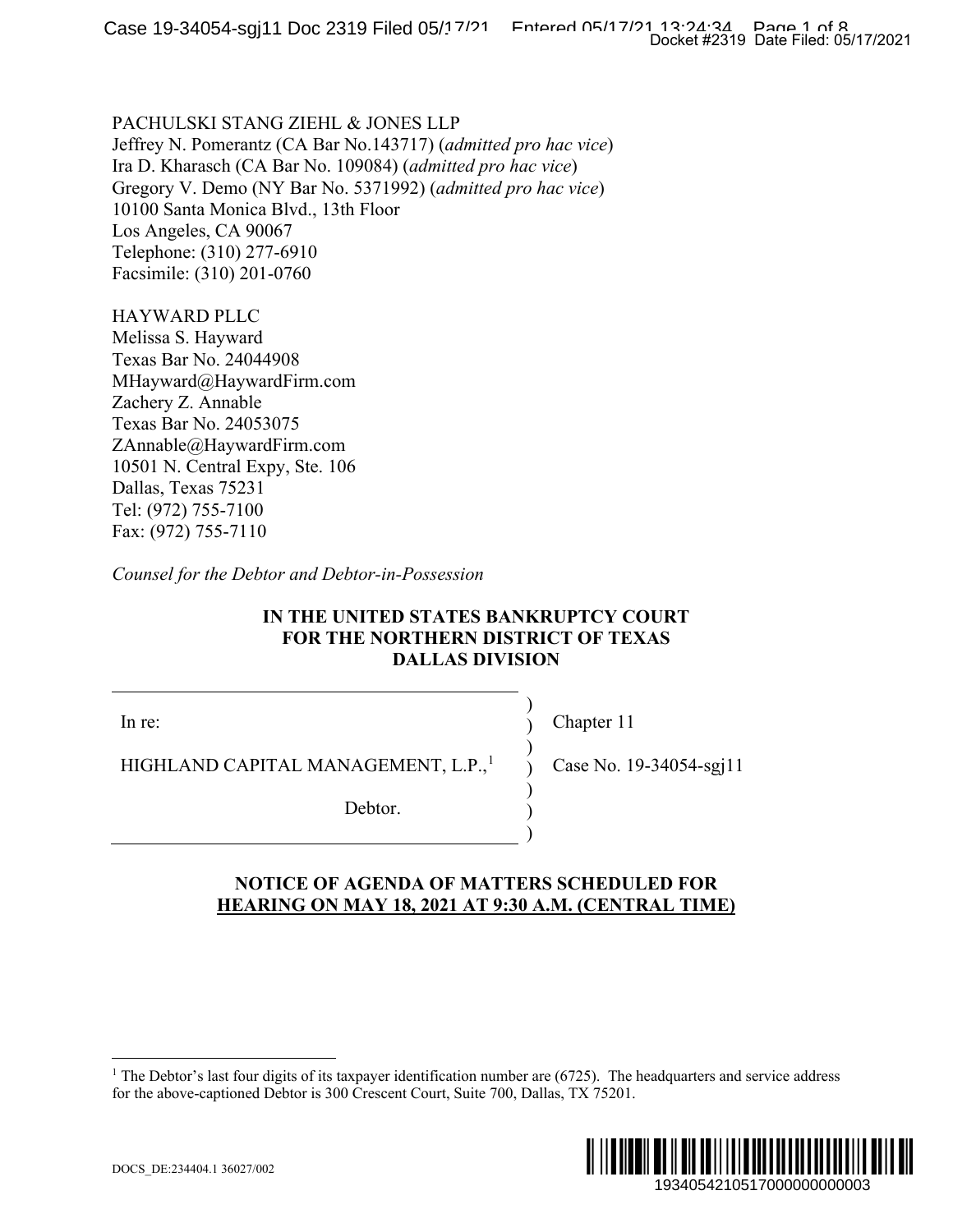## **WebEx Hearing Instructions Judge Stacey G. Jernigan**

Pursuant to General Order 2020-14 issued by the Court on May 20, 2020, all hearings before Judge Stacey G. Jernigan are currently being conducted by WebEx videoconference unless ordered otherwise.

### **For WebEx Video Participation/Attendance**:

Link: https://us-courts.webex.com/meet/jerniga

## **For WebEx Telephonic Only Participation/Attendance**:

Dial-In: 1.650.479.3207

Meeting ID: 479 393 582

### **Participation/Attendance Requirements:**

- Counsel and other parties in interest who plan to actively participate in the hearing are encouragedto attend the hearing in the WebEx video mode using the WebEx video link above. Counsel and other parties in interest who will not be seeking to introduce any evidence at the hearing and who wish to attend the hearing in a telephonic only mode may attend the hearing in the WebEx telephonic only mode using the WebEx dial-in and meeting ID above.
- Attendees should join the WebEx hearing at least 10 minutes prior to the hearing start time. Pleasebe advised that a hearing may already be in progress. During hearings, participants are required tokeep their lines on mute at all times that they are not addressing the Court or otherwise activelyparticipating in the hearing. **The Court reserves the right to disconnect or place on permanentmute any attendee that causes any disruption to the proceedings**. For general information andtips with respect to WebEx participation and attendance, please see Clerk's Notice 20-04: https:// [www.txnb.uscourts.gov/sites/txnb/files/hearings/Webex%20Information%20and%20T](http://www.txnb.uscourts.gov/sites/txnb/files/hearings/Webex%20Information%20and%20Tips_0.pdf) [ips\\_0.pdf](http://www.txnb.uscourts.gov/sites/txnb/files/hearings/Webex%20Information%20and%20Tips_0.pdf)
- **Witnesses are required to attend the hearing in the WebEx video mode and live testimony will only be accepted from witnesses who have the WebEx video function activated**. Telephonic testimony without accompanying video will not be accepted by the Court.
- All WebEx hearing attendees are required to comply with Judge Jernigan's Telephonicand Videoconference Hearing Policy (included within Judge Jernigan's Judge-Specific Guidelines): [https://www.txnb.uscourts.gov/content/judge-stacey-g](http://www.txnb.uscourts.gov/content/judge-stacey-g-c-jernigan)[c-jernigan](http://www.txnb.uscourts.gov/content/judge-stacey-g-c-jernigan)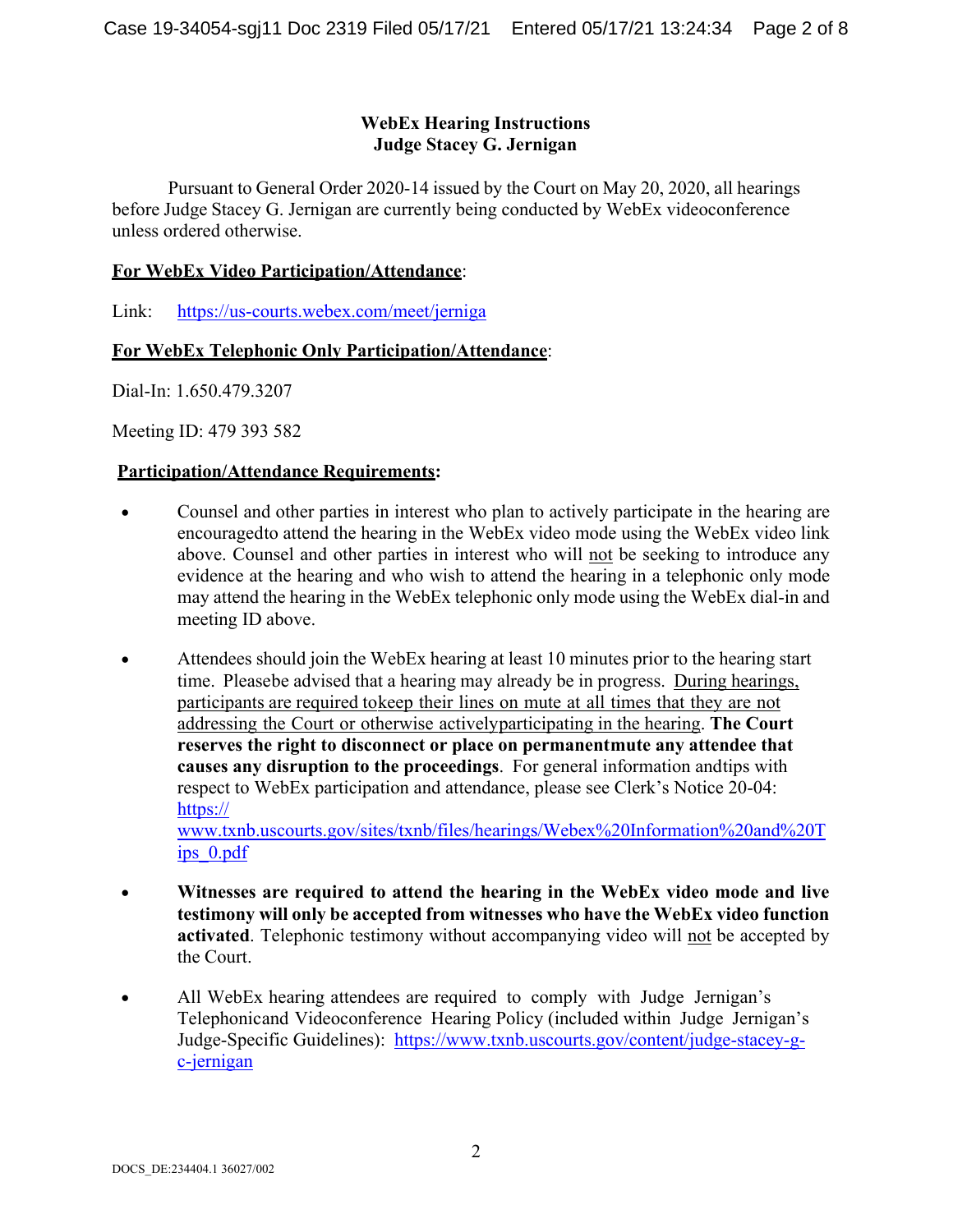## **Exhibit Requirements**:

- Any party intending to introduce documentary evidence at the hearing must file an exhibit list in the case with a true and correct copy of each designated exhibit filed as a separate, individual attachment thereto so that the Court and all participants have ready accessto all designated exhibits.
- If the number of pages of such exhibits exceeds 100, then such party must also deliver two (2) setsof such exhibits in exhibit binders to the Court by no later than twenty-four (24) hours in advance of the hearing.

## **Notice of Hearing Content and Filing Requirements:**

### IMPORTANT: For all hearings that will be conducted by WebEx only:

- The Notice of Hearing filed in the case and served on parties in interest must: (1) provide noticethat the hearing will be conducted by WebEx videoconference only, (2) provide notice of the aboveWebEx video participation/attendance link, and (3) attach a copy of these WebEx HearingInstructions or provide notice that they may be obtained from Judge Jernigan's hearing/calendar site: [https://www.txnb.uscourts.gov/judges](http://www.txnb.uscourts.gov/judges-info/hearing-dates/judge-jernigans-hearing-dates)[info/hearing-dates/judge-jernigans-hearing-dates.](http://www.txnb.uscourts.gov/judges-info/hearing-dates/judge-jernigans-hearing-dates)
- When electronically filing the Notice of Hearing via CM/ECF select "at https://uscourts.webex.com/meet/jerniga" as the location of the hearing (note: this option appearsimmediately after the first set of Wichita Falls locations). Do not select Judge Jernigan's Dallas courtroom as the location for the hearing.

[*Remainder of Page Intentionally Blank*]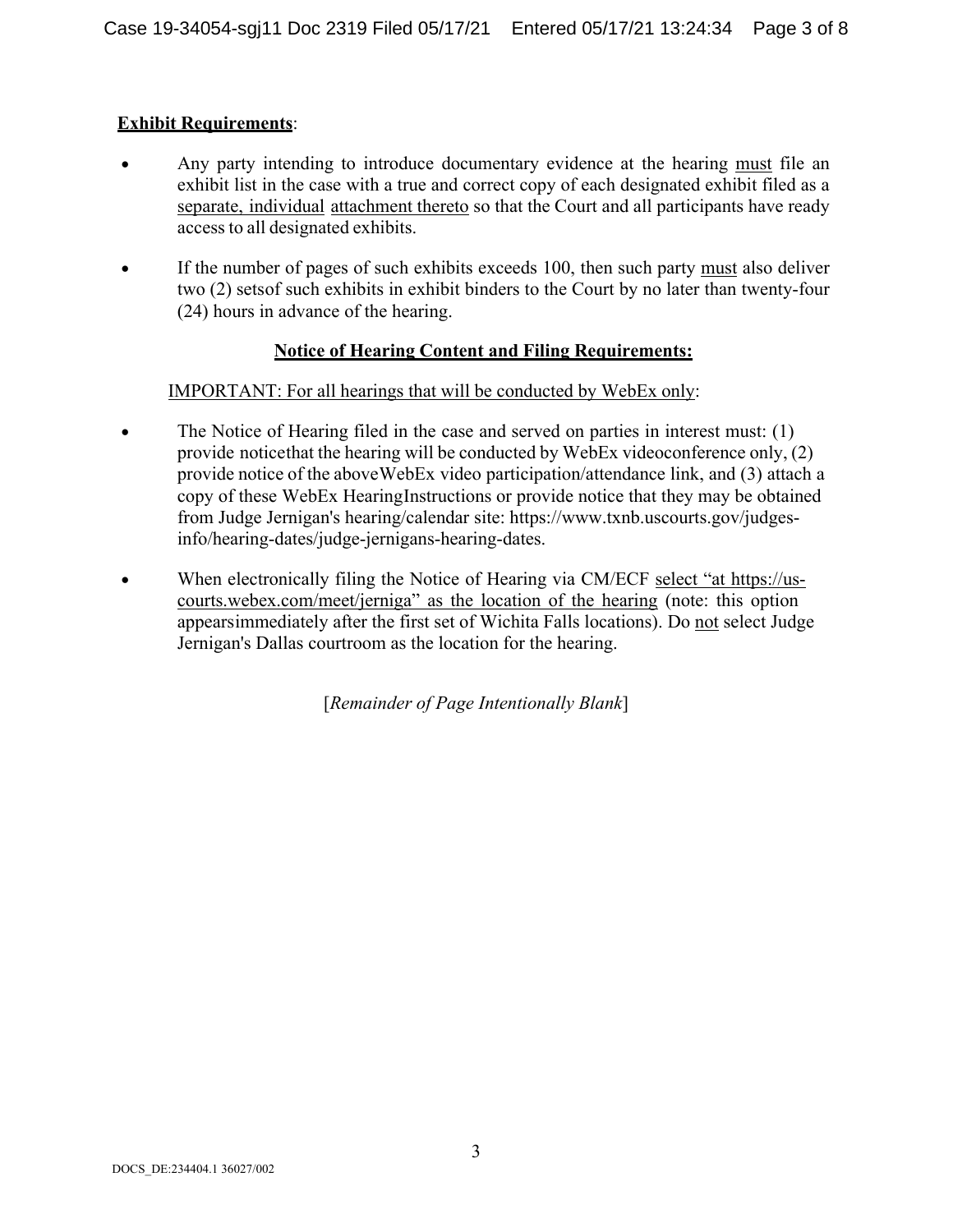## **UNCONTESTED MATTERS**

1. **Fourth Interim Fee Application of FTI** – Fourth Interim Fee Application of FTI Consulting, Inc. as Financial Advisor for the Official Committee of Unsecured Creditors, for Compensation and Reimbursement of Expenses for the Period from September 1, 2020 Through and Including November 30, 2020 [Filed: 1/4/21] (Docket No. 1655).

Response Deadline: January 25, 2021 at 5:00 p.m. Central Time.

Responses Received: None.

Related Documents:

- a) Certificate of No Objection Regarding the Fourth Interim Application of FTI Consulting, Inc. for Allowance of Compensation and Reimbursement of Expenses for the Period from September 1, 2020 To and Including November 30, 2020 [Filed: 2/1/21] (Docket No. 1881).
- b) Notice of Hearing on the Fourth and Fifth Interim Applications for Compensation and Reimbursement of Expenses [Filed: 4/26/21] (Docket No. 2246).

Status: This matter will go forward.

2. **Fourth Interim Fee Application of Sidley Austin** – Fourth Interim Fee Application of Sidley Austin LLP, Attorneys for the Official Committee of Unsecured Creditors, for Compensation and Reimbursement of Expenses for the Period from September 1, 2020 Through and Including November 30, 2020 [Filed: 1/27/21] (Docket No. 1853).

Response Deadline: February 27, 2021 at 5:00 p.m. Central Time.

Responses Received: None.

Related Documents:

- a) Certificate of No Objection Regarding the Fourth Interim Application of Sidley Austin LLP for Allowance of Compensation and Reimbursement of Expenses for the Period from September 1, 2020 To and Including November 30, 2020 [Filed: 3/1/21] (Docket No. 1961).
- b) Notice of Hearing on the Fourth and Fifth Interim Applications for Compensation and Reimbursement of Expenses [Filed: 4/26/21] (Docket No. 2246).

Status: This matter will go forward.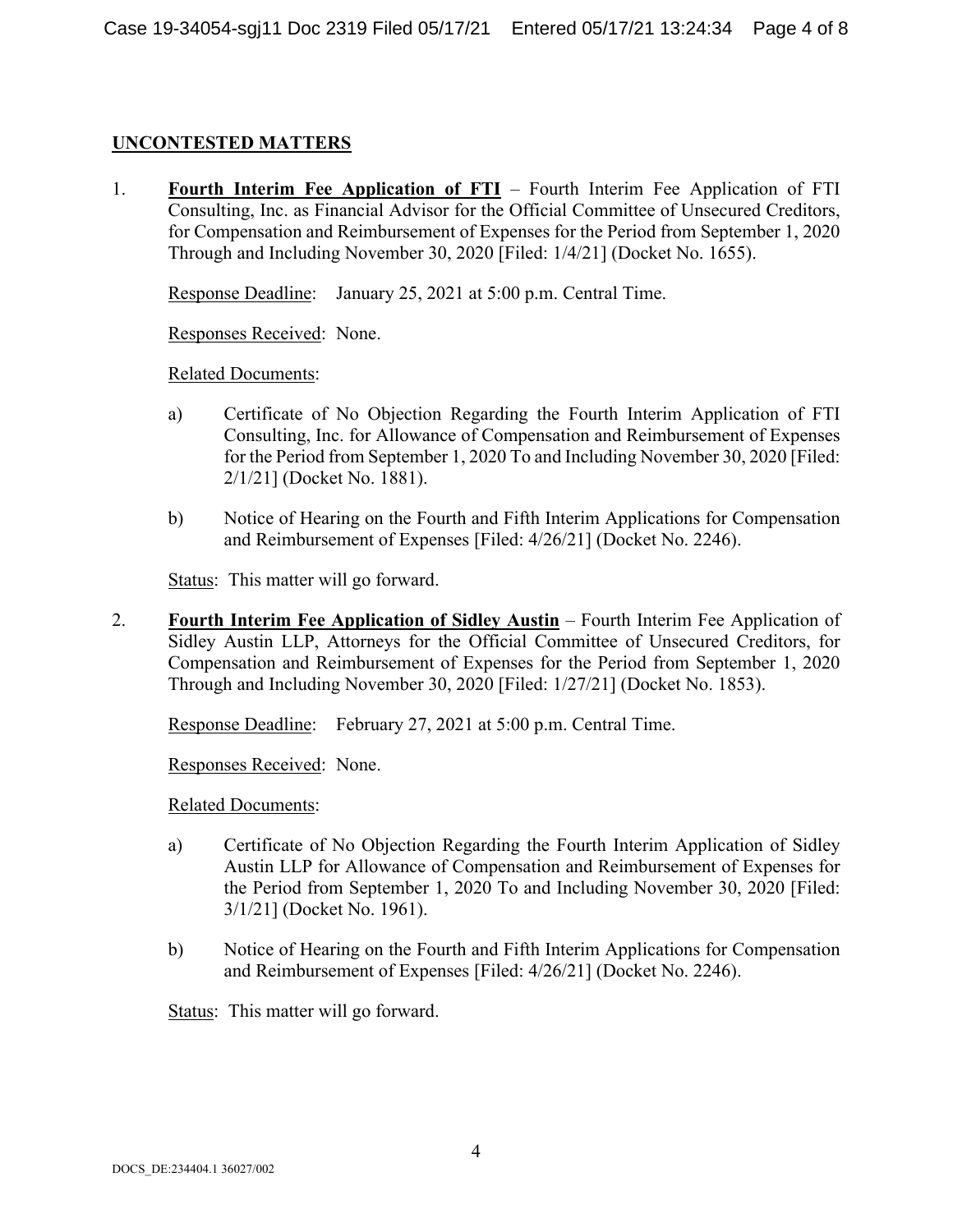3. **Fifth Interim Fee Application of FTI** – Fifth Interim Fee Application of FTI Consulting, Inc. as Financial Advisor for the Official Committee of Unsecured Creditors, for Compensation and Reimbursement of Expenses for the Period from December 1, 2020 Through and Including February 28, 2021 [Filed: 4/19/21] (Docket No. 2221).

Response Deadline: May 10, 2021 at 5:00 p.m. Central Time.

Responses Received: None.

Related Documents:

- a) Notice of Hearing on the Fourth and Fifth Interim Applications for Compensation and Reimbursement of Expenses [Filed: 4/26/21] (Docket No. 2246).
- b) Certificate of No Objection Regarding the Fifth Interim Application of FTI Consulting, Inc. for Allowance of Compensation and Reimbursement of Expenses for the Period from December 1, 2020 To and Including February 28, 2021 [Filed: 5/11/21] (Docket No. 2288).

Status: This matter will go forward.

4. **Fifth Interim Fee Application of Sidley Austin** – Fifth Interim Fee Application of Sidley Austin LLP, Attorneys for the Official Committee of Unsecured Creditors, for Compensation and Reimbursement of Expenses for the Period from December 1, 2020 Through and Including February 28, 2021 [Filed: 4/21/21] (Docket No. 2233).

Response Deadline: May 12, 2021 at 5:00 p.m. Central Time.

Responses Received: None.

Related Documents:

a) Notice of Hearing on the Fourth and Fifth Interim Applications for Compensation and Reimbursement of Expenses [Filed: 4/26/21] (Docket No. 2246).

Status: This matter will go forward.

# **STATUS CONFERENCE**

5. **Motion to Disqualify Wick Phillips** – Debtor's Motion to Disqualify Wick Phillips Gould & Martin, LLP as Counsel to HCRE Partners, LLC and for Related Relief [Filed: 4/14/21] (Docket No. 2196).

Response Deadline: May 6, 2021 at 5:00 p.m. Central Time.

Responses Received:

a) Response to Motion to Disqualify Wick Phillips Gould & Martin, LLP as Counsel to HCRE Partners, LLC [Filed: 5/6/21] (Docket No. 2278).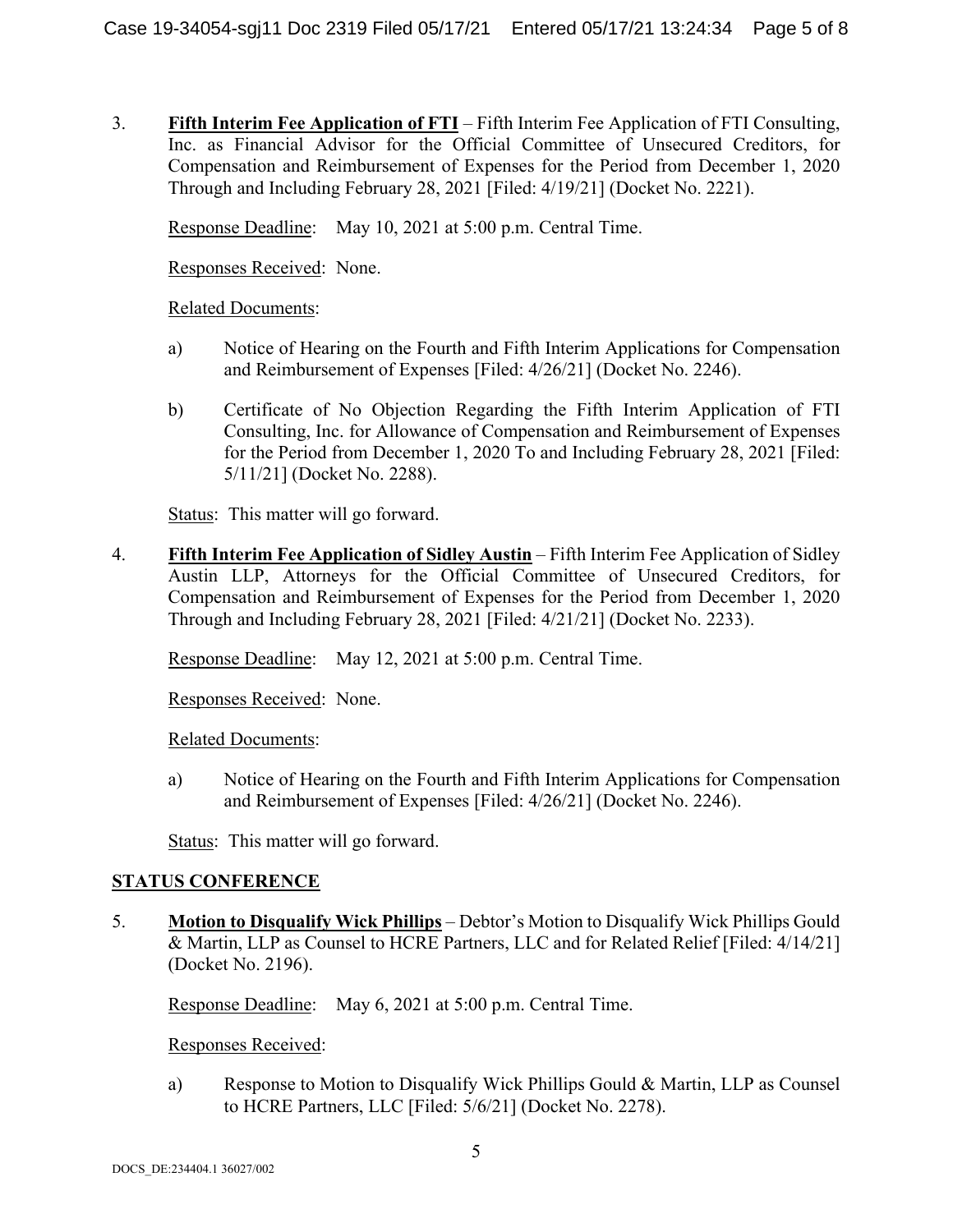- b) Brief in Opposition to Debtors' Motion to Disqualify Wick Phillips Gould & Martin, LLP as Counsel to HCRE Partners, LLC [Filed: 5/6/21] (Docket No. 2279).
- c) Motion to File Appendix Under Seal [Filed: 5/6/21] (Docket No. 2280).

### Replies Filed:

a) Debtor's Preliminary Reply in Further Support of Motion to Disqualify Wick Phillips Gould & Martin, LLP as Counsel to HCRE Partners, LLC and for Related Relief [Filed: 5/12/21] (Docket No. 2294).

Related Documents:

- a) Debtor's Memorandum of Law in Support of Motion to Disqualify Wick Phillips Gould & Martin, LLP as Counsel to HCRE Partners, LLC and for Related Relief [Filed: 4/14/21] (Docket No. 2197).
- b) Declaration of John A. Morris in Support of the Debtors' Motion to Disqualify Wick Phillips Gould & Martin, LLP as Counsel to HCRE Partners, LLC and for Related Relief [Filed: 4/14/21] (Docket No. 2198).
- c) Notice of Hearing [Filed: 4/20/21] (Docket No. 2230).

Status: This matter will go forward as a status conference.

### **TRIAL,** *Highland Cap. Mgmt., L.P. v. James Dondero***, Adv. Proc. No. 20-3190-sgj**

6. **Complaint** – Plaintiff Highland Capital Management, L.P.'s Verified Original Complaint for Injunctive Relief [Filed: 12/7/20] (Docket No. 1).

Response Deadline: January 4, 2021 at 5:00 p.m. Central Time.

### Responses Received:

a) Defendant James Dondero's Original Answer to Verified Original Complaint for Injunctive Relief [Filed: 1/11/21] (Docket No. 57).

### Related Documents:

- a) Summons in an Adversary Proceeding [Filed: 12/11/20] (Docket No. 17).
- b) [Signed] Order Regarding Adversary Proceedings Trial Setting and Alternative Scheduling Order [Filed: 12/11/20] (Docket No. 18).
- c) [Executed] Summons in an Adversary Proceeding [Filed: 12/17/20] (Docket No. 27).
- d) Debtor's Proposed Findings of Fact and Conclusions of Law [Filed: 5/3/21] (Docket No. 156).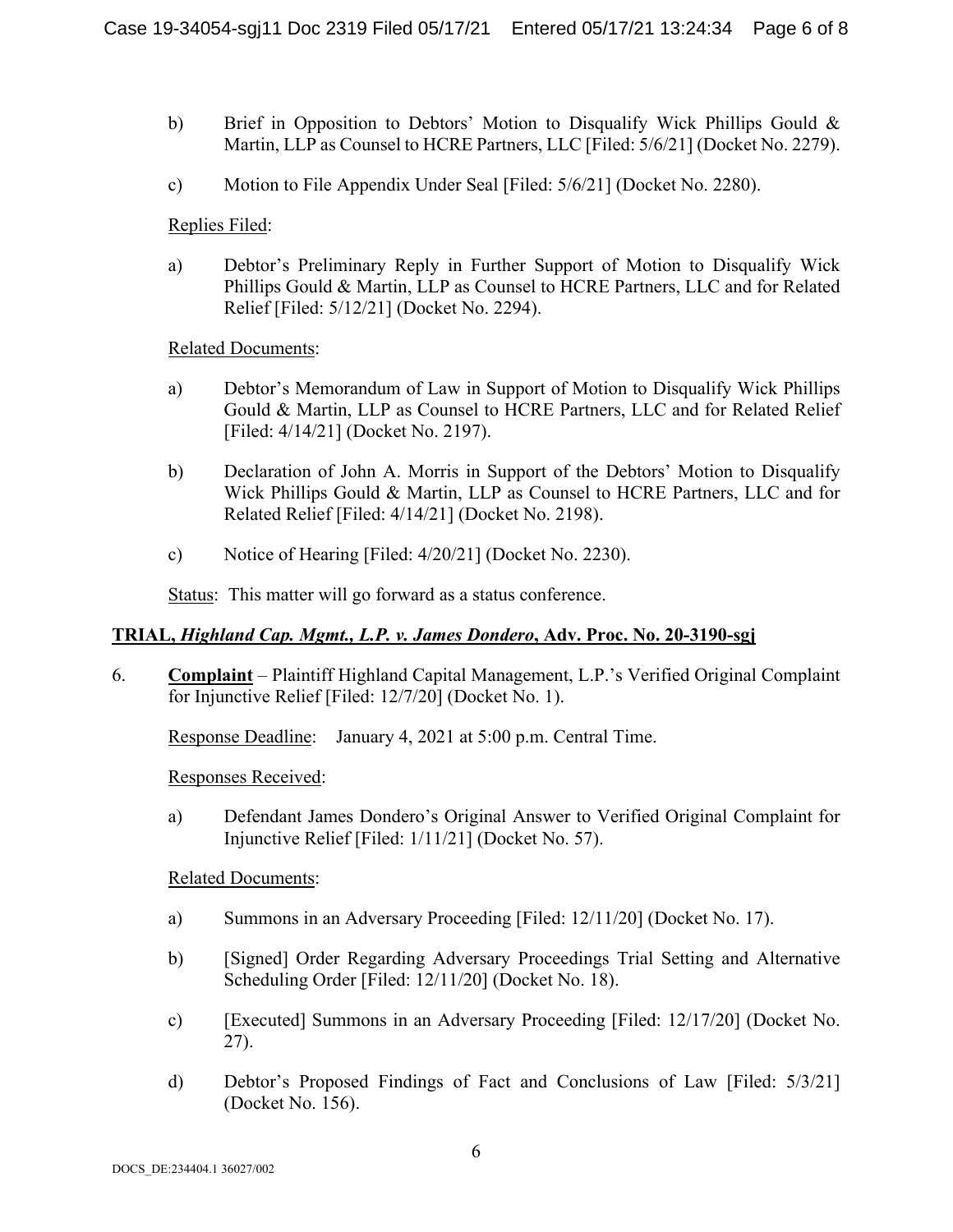- e) Joint Pretrial Order [Filed: 5/3/21] (Docket No. 157).
- f) James Dondero's Proposed Findings of Fact and Conclusions of Law [Filed: 5/3/21] (Docket No. 158).
- g) James Dondero's Trial Brief Opposed to Plaintiff's Complaint for Injunctive Relief [Filed: 5/3/21] (Docket No. 159).
- h) Notice of Hearing [Filed: 5/11/21] (Docket No. 173).

Status: This matter will go forward.

[*Remainder of Page Intentionally Blank*]